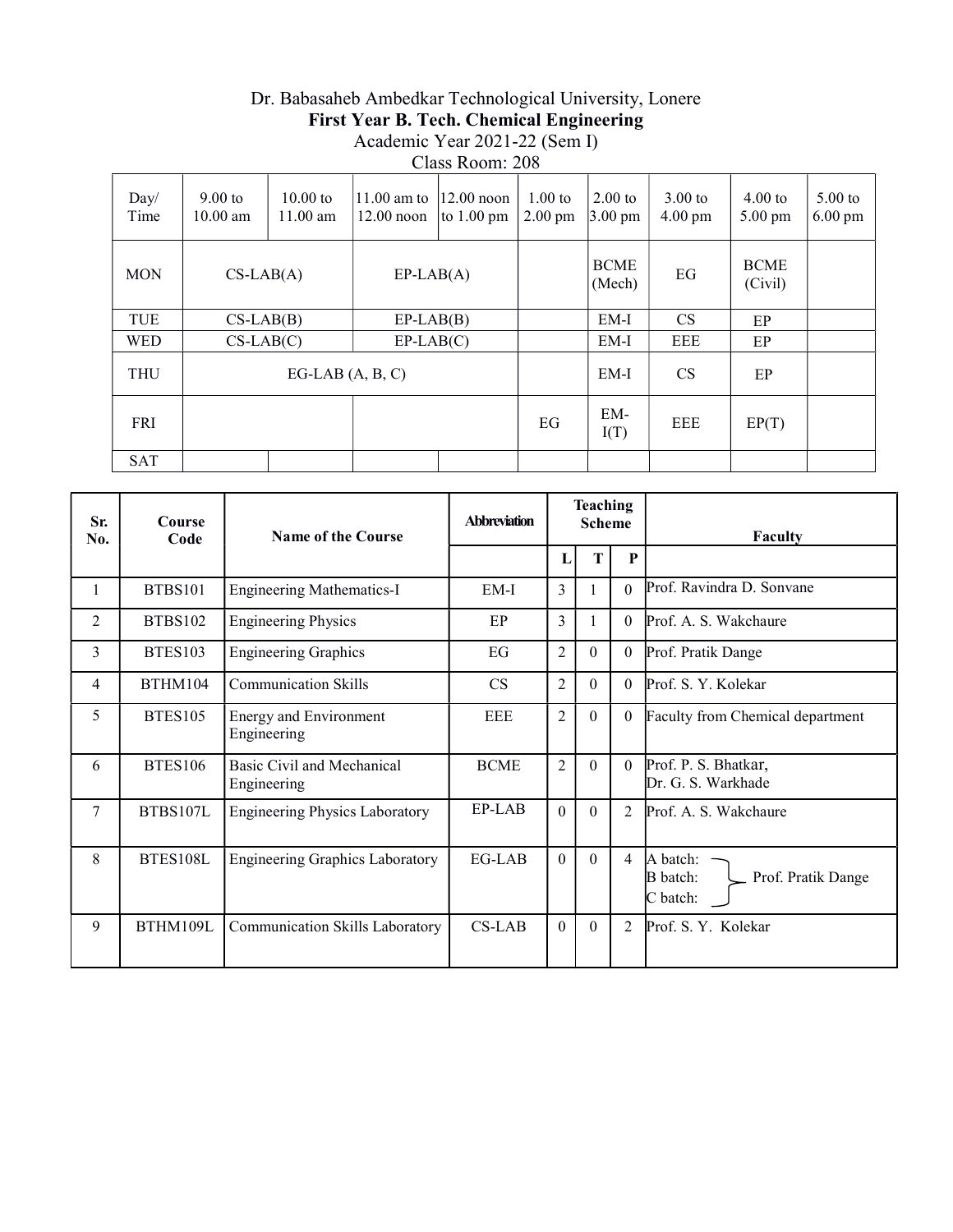### Dr. Babasaheb Ambedkar Technological University, Lonere First Year B. Tech. Civil Engineering Academic Year 2021-22 (Sem I) Class Room: 005

| Day/<br>Time | $9.00$ to<br>$10.00$ am | $10.00 \text{ to}$<br>$11.00$ am | 11.00 am to<br>$12.00$ noon  | $12.00$ noon<br>to $1.00 \text{ pm}$ | $1.00$ to<br>$2.00 \text{ pm}$ | $2.00$ to<br>$3.00 \text{ pm}$ | $3.00$ to<br>$4.00 \text{ pm}$ | $4.00$ to<br>$5.00 \text{ pm}$ | $5.00$ to<br>$6.00 \text{ pm}$ |
|--------------|-------------------------|----------------------------------|------------------------------|--------------------------------------|--------------------------------|--------------------------------|--------------------------------|--------------------------------|--------------------------------|
| <b>MON</b>   |                         |                                  | $EG-LAB(A, B, C)$            |                                      |                                | <b>CS</b>                      | EEE                            | $EM-I$                         |                                |
| TUE          |                         |                                  | $EP-LAB(A),$<br>$CS-LAB(B)$  |                                      |                                | EG                             | EP                             | EM-I                           |                                |
| <b>WED</b>   |                         |                                  | $EP-LAB$ (B),<br>$CS-LAB(C)$ |                                      |                                | <b>BCME</b><br>(Mech)          | <b>CS</b>                      | EM-I                           |                                |
| <b>THU</b>   |                         |                                  | $EP-LAB(C),$<br>$CS-LAB(A)$  |                                      |                                | EP                             | EG                             | EP(T)                          |                                |
| FRI          |                         |                                  |                              |                                      | EEE                            | <b>BCME</b><br>(Civil)         | EP                             | $EM-I(T)$                      |                                |
| <b>SAT</b>   |                         |                                  |                              |                                      |                                |                                |                                |                                |                                |

| Sr.<br>No. | Course<br>Code | <b>Name of the Course</b>                    | <b>Abbreviation</b> |                | <b>Teaching</b><br><b>Scheme</b> |                  | Faculty                                                                              |
|------------|----------------|----------------------------------------------|---------------------|----------------|----------------------------------|------------------|--------------------------------------------------------------------------------------|
|            |                |                                              |                     | L              | Т                                | $\mathbf{P}$     |                                                                                      |
| 1          | <b>BTBS101</b> | <b>Engineering Mathematics-I</b>             | $EM-I$              | 3              | 1                                | $\Omega$         | Prof. Arti D. Tambe                                                                  |
| 2          | <b>BTBS102</b> | <b>Engineering Physics</b>                   | EP                  | 3              |                                  | $\Omega$         | Dr. S. N. Jadhav                                                                     |
| 3          | <b>BTES103</b> | <b>Engineering Graphics</b>                  | EG                  | $\overline{2}$ | $\theta$                         | $\boldsymbol{0}$ | Dr. D. B. Waghmare                                                                   |
| 4          | BTHM104        | <b>Communication Skills</b>                  | <b>CS</b>           | $\overline{2}$ | $\theta$                         | $\theta$         | <b>Faculty from English Department</b>                                               |
| 5          | BTES105        | <b>Energy and Environment</b><br>Engineering | EEE                 | $\overline{2}$ | $\Omega$                         | $\theta$         | Prof. A.A. Darge                                                                     |
| 6          | <b>BTES106</b> | Basic Civil and Mechanical<br>Engineering    | <b>BCME</b>         | $\overline{2}$ | $\Omega$                         | $\Omega$         | Prof. P. S. Bhatkar,<br>Dr. S.R. Dhale                                               |
| 7          | BTBS107L       | <b>Engineering Physics Laboratory</b>        | EP-LAB              | $\Omega$       | $\theta$                         | $\mathfrak{D}$   | Dr. S. N. Jadhav                                                                     |
| 8          | BTES108L       | <b>Engineering Graphics Laboratory</b>       | EG-LAB              | $\Omega$       | $\theta$                         | 4                | A batch: -<br>Dr. D. B. Waghmare<br>B batch:<br>$\overline{\phantom{0}}$<br>C batch: |
| 9          | BTHM109L       | Communication Skills Laboratory              | $CS-LAB$            | $\theta$       | $\theta$                         | 2                | <b>Faculty from English Department</b>                                               |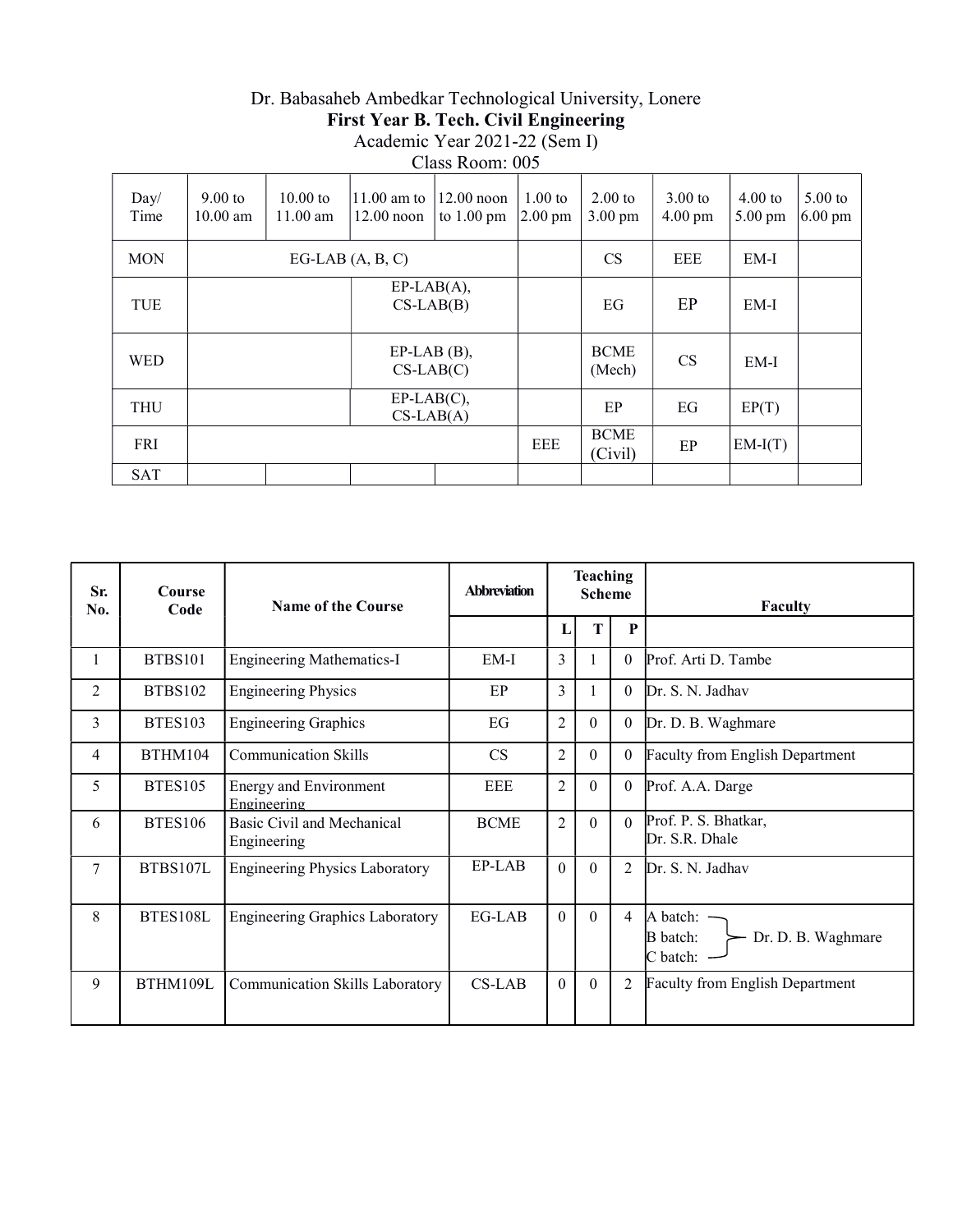# Dr. Babasaheb Ambedkar Technological University, Lonere First Year B. Tech. Computer Engineering Academic Year 2021-22 (Sem I)

Class Room: 004

| Day/<br>Time | $9.00$ to<br>$10.00$ am | $10.00$ to<br>$11.00$ am | $11.00$ am to<br>$12.00$ noon | $ 12.00 $ noon<br>to $1.00 \text{ pm}$ | $1.00$ to<br>$2.00 \text{ pm}$ | $2.00$ to<br>$3.00 \text{ pm}$ | $3.00$ to<br>$4.00 \text{ pm}$ | $4.00$ to<br>$5.00 \text{ pm}$ | $5.00$ to<br>$6.00 \text{ pm}$ |
|--------------|-------------------------|--------------------------|-------------------------------|----------------------------------------|--------------------------------|--------------------------------|--------------------------------|--------------------------------|--------------------------------|
| <b>MON</b>   | $EC-LAB(A)$             |                          | $EM-LAB(A)$                   |                                        |                                | $EM-I$                         | EM                             | <b>BEEE</b><br>(ExTe)          |                                |
| TUE          | $EC-LAB(B)$             |                          | $EM-LAB(B)$                   |                                        |                                | $EM-I$                         | EC                             | CP                             |                                |
| <b>WED</b>   | $EC-LAB(C)$             |                          | $EM-LAB(C)$                   |                                        |                                | $EM-I$                         | EC                             | CP                             |                                |
| <b>THU</b>   |                         | WP(A, B, C)              |                               |                                        |                                | $EM-I(T)$                      | EM                             | EC                             |                                |
| FRI          |                         |                          |                               |                                        |                                | EC(T)                          | EM(T)                          | <b>BEEE</b><br>(Elect)         | CP                             |
| <b>SAT</b>   |                         |                          |                               |                                        |                                |                                |                                |                                |                                |

| Sr.<br>No.     | Course<br>Code | Name of the Course                              | <b>Abbreviation</b> |                | <b>Teaching</b><br><b>Scheme</b> |                | Faculty                                  |
|----------------|----------------|-------------------------------------------------|---------------------|----------------|----------------------------------|----------------|------------------------------------------|
|                |                |                                                 |                     | L              |                                  | P              |                                          |
|                | <b>BTBS101</b> | <b>Engineering Mathematics-I</b>                | EM-I                | 3              |                                  |                | Prof. Dipali P. Phatangare               |
| $\overline{2}$ | <b>BTBS102</b> | <b>Engineering Chemistry</b>                    | EC                  | 3              |                                  | $\Omega$       | Prof. Suhas Salunkhe                     |
| 3              | BTES103        | <b>Engineering Mechanics</b>                    | EM                  | 2              |                                  | $\theta$       | Prof. Ganesh A.Suryawanshi               |
| 4              | BTES104        | Computer Programming in C                       | CP                  | 3              | $\Omega$                         | $\Omega$       | Dr. M. D. Laddha                         |
| 5              | BTES105L       | <b>Workshop Practices</b>                       | <b>WP</b>           |                |                                  | 4              |                                          |
| 6              | <b>BTES106</b> | Basic Electrical and Electronics<br>Engineering | <b>BEEE</b>         | $\overline{2}$ | $\theta$                         | $\theta$       | Faculty 1*<br>Prof. Tejas U. Mahagaonkar |
| $\tau$         | BTBS107L       | Engineering Chemistry Lab                       | EC-LAB              | $\Omega$       | $\Omega$                         | 2              |                                          |
| 8              | BTES108L       | <b>Engineering Mechanics Lab</b>                | EM-LAB              | $\theta$       | $\theta$                         | $\overline{2}$ | Prof. Ganesh A. Suryawanshi              |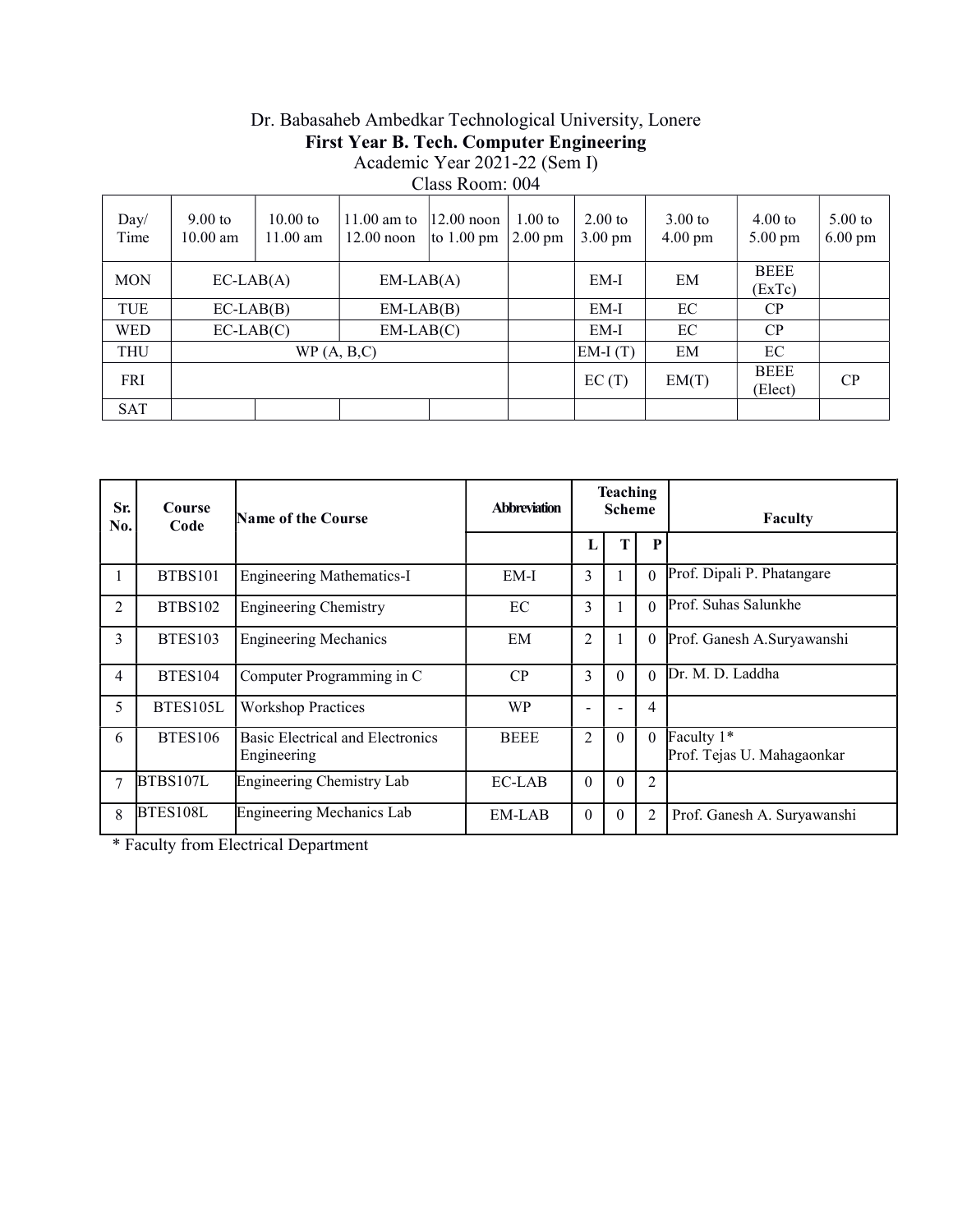#### Dr. Babasaheb Ambedkar Technological University, Lonere First Year B. Tech. Electrical Engineering Academic Year 2021-22 (Sem I) Class Room: 201

| Day/<br>Time | $9.00$ to<br>$10.00$ am | $10.00$ to<br>$11.00$ am | $11.00$ am to<br>$12.00$ noon | $12.00$ noon<br>to $1.00 \text{ pm}$ | $1.00$ to<br>$ 2.00 \text{ pm} $ | $2.00$ to<br>$3.00 \text{ pm}$ | $3.00$ to<br>$4.00 \text{ pm}$ | $4.00$ to<br>$5.00 \text{ pm}$ | $5.00$ to<br>$6.00 \text{ pm}$ |  |
|--------------|-------------------------|--------------------------|-------------------------------|--------------------------------------|----------------------------------|--------------------------------|--------------------------------|--------------------------------|--------------------------------|--|
| <b>MON</b>   |                         | EM-I                     | <b>BEEE</b><br>(Elect)        |                                      |                                  |                                | $EC-LAB(A)$                    |                                | $EM-LAB(A)$                    |  |
| TUE          |                         | EM-I                     | EC                            |                                      |                                  |                                |                                | WP(A, B, C)                    |                                |  |
| <b>WED</b>   | EM                      | $EM-I$                   | EC                            | CP                                   |                                  |                                | $EC-LAB(B)$                    | $EM-LAB(B)$                    |                                |  |
| <b>THU</b>   | EM                      | $EM-I(T)$                | EC                            | CP                                   |                                  |                                | $EC-LAB(C)$                    |                                | $EM-LAB(C)$                    |  |
| <b>FRI</b>   | EM(T)                   | <b>BEEE</b><br>(ExTC)    | EC(T)                         | CP                                   |                                  |                                |                                |                                |                                |  |
| <b>SAT</b>   |                         |                          |                               |                                      |                                  |                                |                                |                                |                                |  |

| Sr.<br>No.     | Course<br>Code | <b>Name of the Course</b>                       | <b>Abbreviation</b> | <b>Teaching</b><br><b>Scheme</b> |                    |          | Faculty                                  |
|----------------|----------------|-------------------------------------------------|---------------------|----------------------------------|--------------------|----------|------------------------------------------|
|                |                |                                                 |                     | L                                | T                  | P        |                                          |
| 1              | BTBS101        | <b>Engineering Mathematics-I</b>                | $EM-I$              | 3                                |                    |          | Prof. Arti D. Tambe                      |
| 2              | <b>BTBS102</b> | <b>Engineering Chemistry</b>                    | EC                  | 3                                |                    | $\Omega$ | Dr. P.B. Lokhande                        |
| 3              | BTES103        | <b>Engineering Mechanics</b>                    | EM                  | $\overline{2}$                   |                    | 0        | Prof. Balram R.Lagad                     |
| $\overline{4}$ | BTES104        | Computer Programming in C                       | CP                  | 3                                | $\theta$           | $\Omega$ | Prof. Heena Gangrekar                    |
| 5              | BTES105L       | <b>Workshop Practices</b>                       | <b>WP</b>           |                                  |                    | 4        |                                          |
| 6              | <b>BTES106</b> | Basic Electrical and Electronics<br>Engineering | <b>BEEE</b>         | 2                                | $\theta$           | $\theta$ | Faculty 2*<br>Prof. Tejas U. Mahagaonkar |
| 7              | BTBS107L       | <b>Engineering Chemistry Laboratory</b>         | EC-LAB              | $\theta$                         | $\theta$           | 2        |                                          |
| 8              | BTES108L       | <b>Engineering Mechanics Laboratory</b>         | EM-LAB              | $\theta$                         | $\left( 0 \right)$ | 2        | Prof. Balram R. Lagad                    |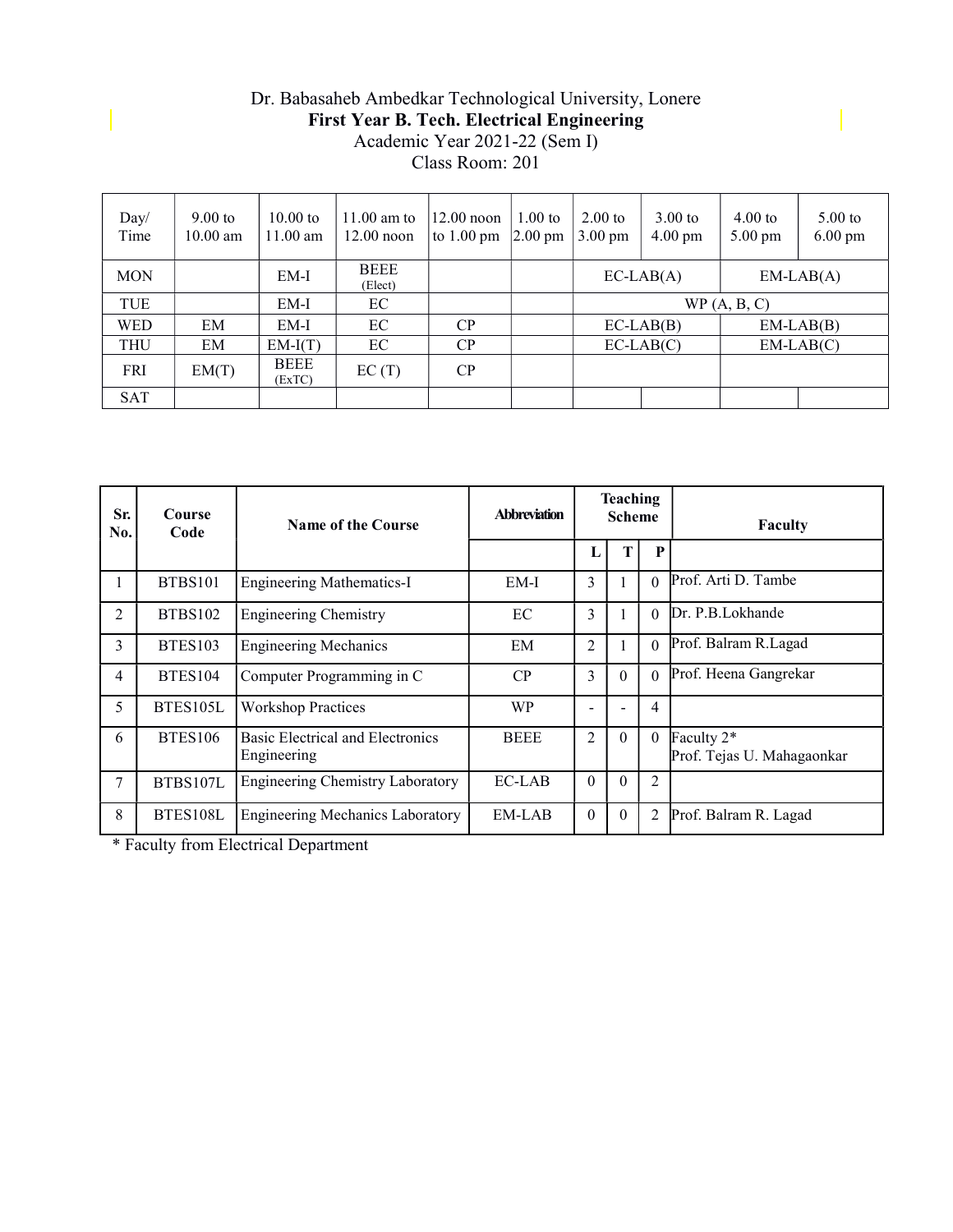#### Dr. Babasaheb Ambedkar Technological University, Lonere First Year B. Tech. Electronics and Telecommunication Engineering Academic Year 2021-22 (Sem I) Class Room: 105

| Day/<br>Time | $9.00$ to<br>$10.00$ am | $10.00$ to<br>$11.00$ am | $11.00$ am to<br>$12.00$ noon | $ 12.00 $ noon<br>to $1.00 \text{ pm}$ | $1.00$ to<br>$ 2.00 \text{ pm} $ | $2.00$ to<br>$3.00 \text{ pm}$ | $3.00$ to<br>$4.00 \text{ pm}$ | $4.00$ to<br>$5.00 \text{ pm}$ | $5.00$ to<br>$6.00 \text{ pm}$ |  |
|--------------|-------------------------|--------------------------|-------------------------------|----------------------------------------|----------------------------------|--------------------------------|--------------------------------|--------------------------------|--------------------------------|--|
| <b>MON</b>   |                         | CP                       | EM-I                          | EC                                     |                                  | $EM-LAB(A)$                    |                                | $EC-LAB(A)$                    |                                |  |
| TUE          |                         | EM                       | EC.                           | EM-I                                   |                                  |                                | $EM-LAB(B)$                    |                                | $EC-LAB(B)$                    |  |
| <b>WED</b>   |                         | <b>BEEE</b><br>(ExTc)    | EC                            | EM-I                                   |                                  |                                |                                | WP(A, B, C)                    |                                |  |
| <b>THU</b>   |                         | CP                       | EC(T)                         | $EM-I(T)$                              |                                  |                                | $EM-LAB(C)$                    |                                | $EC-LAB(C)$                    |  |
| <b>FRI</b>   | EM                      | CP                       | EM(T)                         | <b>BEEE</b><br>(Elect)                 |                                  |                                |                                |                                |                                |  |
| <b>SAT</b>   |                         |                          |                               |                                        |                                  |                                |                                |                                |                                |  |

| Sr.<br>No.     | <b>Course</b><br>Code | <b>Name of the Course</b>                              | <b>Abbreviation</b> | <b>Teaching</b><br><b>Scheme</b> |          |                | <b>Faculty</b>                     |
|----------------|-----------------------|--------------------------------------------------------|---------------------|----------------------------------|----------|----------------|------------------------------------|
|                |                       |                                                        |                     | L                                |          | P              |                                    |
|                | BTBS101               | <b>Engineering Mathematics-I</b>                       | EM-I                | 3                                |          |                | 0 Prof. Ravindra D. Sonvane        |
| 2              | <b>BTBS102</b>        | <b>Engineering Chemistry</b>                           | EC                  | 3                                |          | $\Omega$       | Dr. H.A.Mujawar                    |
| $\overline{3}$ | <b>BTES103</b>        | <b>Engineering Mechanics</b>                           | EM                  | $\overline{2}$                   |          | $\theta$       | Prof. Balram. R. Lagad             |
| $\overline{4}$ | BTES104               | Computer Programming in C                              | CP                  | 3                                | $\theta$ | $\Omega$       | Prof.Rasika T. Kalyane             |
| 5              | BTES105L              | <b>Workshop Practices</b>                              | <b>WP</b>           |                                  |          | $\overline{4}$ |                                    |
| 6              | <b>BTES106</b>        | <b>Basic Electrical and Electronics</b><br>Engineering | <b>BEEE</b>         | 2                                | $\theta$ | $\theta$       | Faculty 3*<br>Prof. Ganesh M. Kale |
| 7              | BTBS107L              | <b>Engineering Chemistry Laboratory</b>                | $EC-LAB$            | $\theta$                         | $\theta$ | 2              |                                    |
| 8              | BTES108L              | <b>Engineering Mechanics Laboratory</b>                | EM-LAB              | $\theta$                         | $\theta$ | 2              | Prof. Balram. R. Lagad             |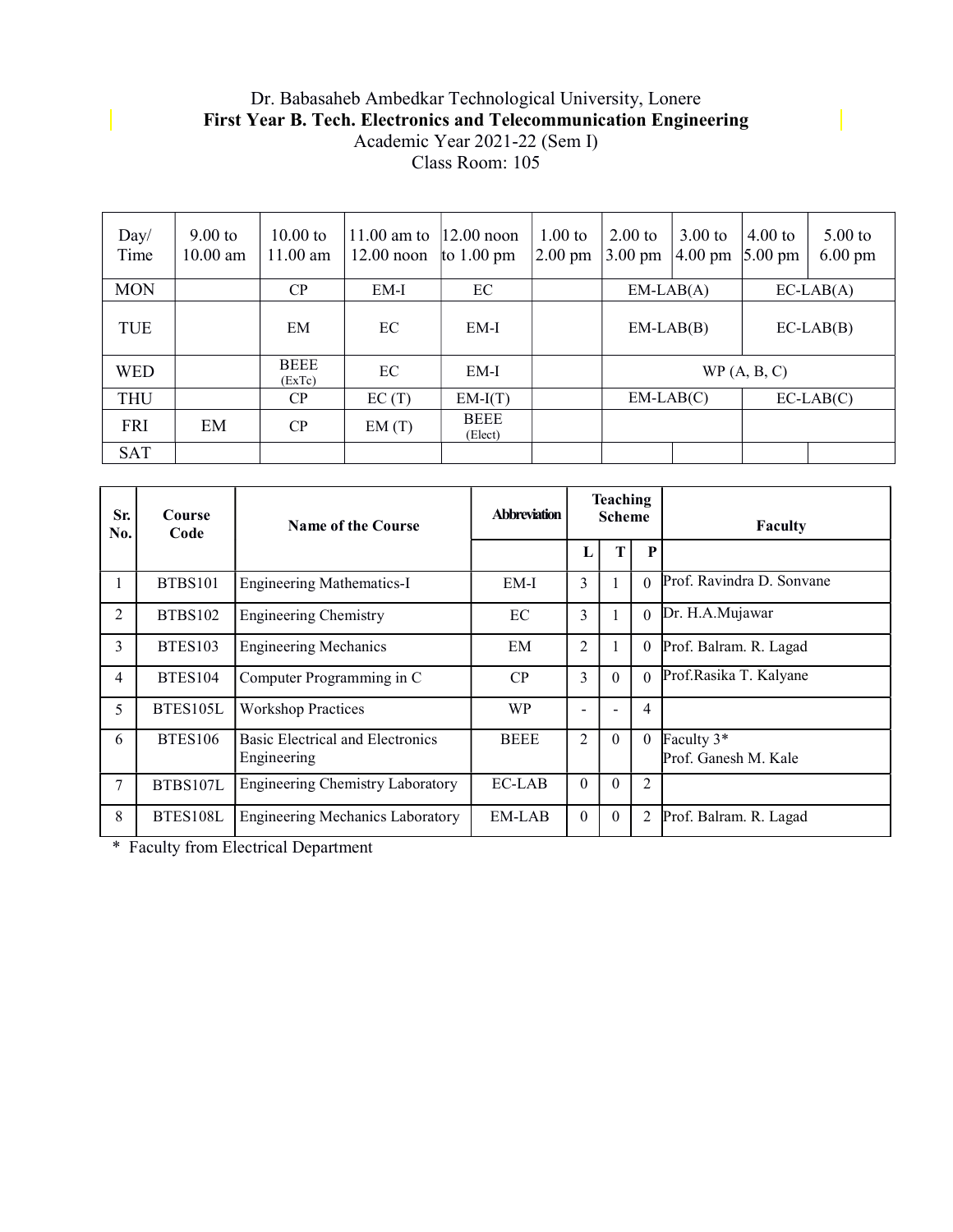#### Dr. Babasaheb Ambedkar Technological University, Lonere First Year B. Tech. Information Technology Academic Year 2021-22 (Sem I) Class Room: 203

| Day/<br>Time | $9.00$ to<br>$10.00 \text{ am}$ | $10.00 \text{ to}$<br>$11.00$ am | $ 11.00 \text{ am to }$<br>$12.00$ noon | $12.00$ noon<br>to $1.00 \text{ pm}$ | $1.00$ to<br>$2.00 \text{ pm}$ | $2.00$ to<br>$3.00 \text{ pm}$     | $3.00$ to<br>$4.00 \text{ pm}$ | $4.00$ to<br>$5.00 \text{ pm}$ | $5.00$ to<br>$6.00 \text{ pm}$ |
|--------------|---------------------------------|----------------------------------|-----------------------------------------|--------------------------------------|--------------------------------|------------------------------------|--------------------------------|--------------------------------|--------------------------------|
| <b>MON</b>   |                                 |                                  | $EC-LAB(A),$<br>$EM-LAB(B)$             |                                      |                                | EC                                 | EM-I                           | CP                             |                                |
| TUE          |                                 |                                  | $EC-LAB(B),$                            | $EM-LAB(C)$                          |                                | EC                                 | $EM-I$                         | EM                             |                                |
| <b>WED</b>   |                                 |                                  | $EC-LAB(C),$<br>$EM-LAB(A)$             |                                      |                                | EC                                 | $EM-I$                         | <b>BEEE</b><br>(ExTC faculty)  |                                |
| <b>THU</b>   |                                 |                                  |                                         |                                      |                                | EC(T)                              | $EM-I(T)$                      | CP                             |                                |
| <b>FRI</b>   |                                 | WP(A,B,C)                        |                                         |                                      |                                | <b>BEEE</b><br>(Elect.<br>faculty) | EM(T)                          | CP                             | EM                             |
| <b>SAT</b>   |                                 |                                  |                                         |                                      |                                |                                    |                                |                                |                                |

| Sr.<br>No. | Course<br>Code | <b>Name of the Course</b>                       | <b>Teaching</b><br><b>Abbreviation</b><br><b>Scheme</b> |                | <b>Faculty</b> |          |                                    |
|------------|----------------|-------------------------------------------------|---------------------------------------------------------|----------------|----------------|----------|------------------------------------|
|            |                |                                                 |                                                         | L              |                | P        |                                    |
|            | <b>BTBS101</b> | <b>Engineering Mathematics-I</b>                | EM-I                                                    | 3              |                | $\Omega$ | Prof. Rakhee R. Oka                |
| 2          | <b>BTBS102</b> | <b>Engineering Chemistry</b>                    | EC                                                      | 3              |                | $\Omega$ | Prof. S. B. Kamble                 |
| 3          | <b>BTES103</b> | <b>Engineering Mechanics</b>                    | EM                                                      | $\overline{c}$ |                | $\theta$ | Prof. Pranoti P.Mahajan            |
| 4          | <b>BTES104</b> | Computer Programming in C                       | CP                                                      | 3              | $\Omega$       | $\Omega$ | Prof. Kavita C. Aher               |
| 5          | BTES105L       | <b>Workshop Practices</b>                       | <b>WP</b>                                               |                |                | 4        |                                    |
| 6          | <b>BTES106</b> | Basic Electrical and Electronics<br>Engineering | <b>BEEE</b>                                             | 2              | $\theta$       | $\theta$ | Faculty 4*<br>Prof. Ganesh M. Kale |
| 7          | BTBS107L       | <b>Engineering Chemistry Laboratory</b>         | EC-LAB                                                  | $\Omega$       | $\theta$       | 2        |                                    |
| 8          | BTES108L       | <b>Engineering Mechanics Laboratory</b>         | EM-LAB                                                  | $\Omega$       | $\theta$       | 2        | Prof. Pranoti P.Mahajan            |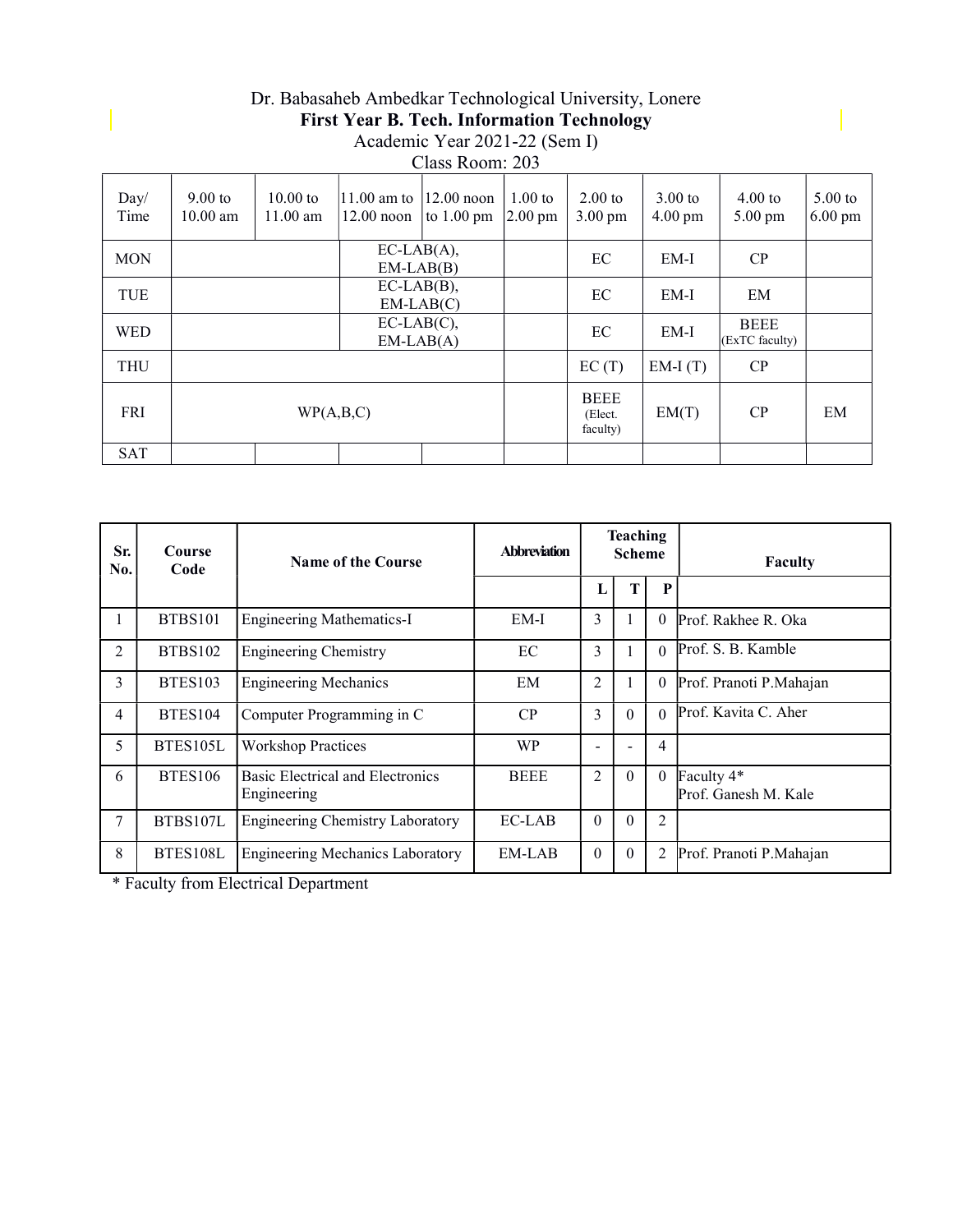#### Dr. Babasaheb Ambedkar Technological University, Lonere First Year B. Tech. Mechanical Engineering Academic Year 2021-22 (Sem I) Class Room: 207

| Day/<br>Time | $9.00$ to<br>$10.00$ am | $10.00$ to<br>$11.00$ am | $11.00$ am to<br>$12.00$ noon | $12.00$ noon<br>to $1.00 \text{ pm}$ | $1.00$ to<br>$2.00 \text{ pm}$ | $2.00$ to<br>$3.00 \text{ pm}$ | $3.00$ to<br>$4.00 \text{ pm}$ | $4.00$ to<br>$5.00 \text{ pm}$ | $5.00$ to<br>$6.00 \text{ pm}$ |  |
|--------------|-------------------------|--------------------------|-------------------------------|--------------------------------------|--------------------------------|--------------------------------|--------------------------------|--------------------------------|--------------------------------|--|
| <b>MON</b>   |                         | <b>CS</b>                | <b>BCME</b><br>(Civil)        | $EM-I$                               |                                |                                | $EP-LAB$ $(B)$<br>$CS-LAB(C)$  |                                |                                |  |
| TUE          |                         | <b>BCME</b><br>(Mech)    | EP                            | EG                                   |                                |                                | $EP-LAB(A)$<br>$CS-LAB(B)$     |                                |                                |  |
| <b>WED</b>   |                         | EM-I                     | EP                            | EG                                   |                                |                                | $EP-LAB(C)$<br>$CS-LAB(A)$     |                                |                                |  |
| <b>THU</b>   |                         | $EM-I$                   | EP                            | <b>EEE</b>                           |                                | $EG-LAB(A, B, C)$              |                                |                                |                                |  |
| <b>FRI</b>   |                         | <b>CS</b>                | EP(T)                         | <b>EEE</b>                           | $EM-I$<br>(T)                  |                                |                                |                                |                                |  |
| <b>SAT</b>   |                         |                          |                               |                                      |                                |                                |                                |                                |                                |  |

| Sr.<br>No.     | Course<br>Code | <b>Name of the Course</b>                 | <b>Abbreviation</b> | <b>Teaching</b><br><b>Scheme</b> |          |                | <b>Faculty</b>                                                                   |
|----------------|----------------|-------------------------------------------|---------------------|----------------------------------|----------|----------------|----------------------------------------------------------------------------------|
|                |                |                                           |                     | L                                | T        | P              |                                                                                  |
| 1              | <b>BTBS101</b> | <b>Engineering Mathematics-I</b>          | EM-I                | 3                                |          | $\theta$       | Prof. Dipali P. Phatangare                                                       |
| 2              | <b>BTBS102</b> | <b>Engineering Physics</b>                | EP                  | 3                                |          | $\theta$       | Dr. S. G. Dahotre                                                                |
| $\overline{3}$ | <b>BTES103</b> | <b>Engineering Graphics</b>               | EG                  | $\overline{c}$                   | $\theta$ | $\overline{0}$ | Dr. D. B. Waghmare                                                               |
| 4              | BTHM104        | <b>Communication Skills</b>               | CS                  | 2                                | $\Omega$ | $\Omega$       | Dr. A. P. Shesh                                                                  |
| 5              | <b>BTES105</b> | Energy and Environment<br>Engineering     | EEE                 | $\overline{2}$                   | $\theta$ | $\theta$       | Dr. R.S. Pawade                                                                  |
| 6              | <b>BTES106</b> | Basic Civil and Mechanical<br>Engineering | <b>BCME</b>         | $\overline{2}$                   | $\Omega$ | $\Omega$       | Dr. S.R. Dhale<br>Prof. P. S. Bhatkar                                            |
| $\tau$         | BTBS107L       | <b>Engineering Physics Laboratory</b>     | EP-LAB              | $\theta$                         | $\Omega$ | $\mathfrak{D}$ | Dr. S. G. Dahotre                                                                |
| 8              | BTES108L       | <b>Engineering Graphics Laboratory</b>    | EG-LAB              | $\mathbf{0}$                     | $\theta$ | $\overline{4}$ | A batch: $\neg$<br>$\triangleright$ Dr. D. B. Waghmare<br>B batch:<br>C batch: - |
| 9              | BTHM109L       | Communication Skills Laboratory           | $CS-LAB$            | $\overline{0}$                   | $\theta$ | 2              | Dr. A. P. Shesh                                                                  |